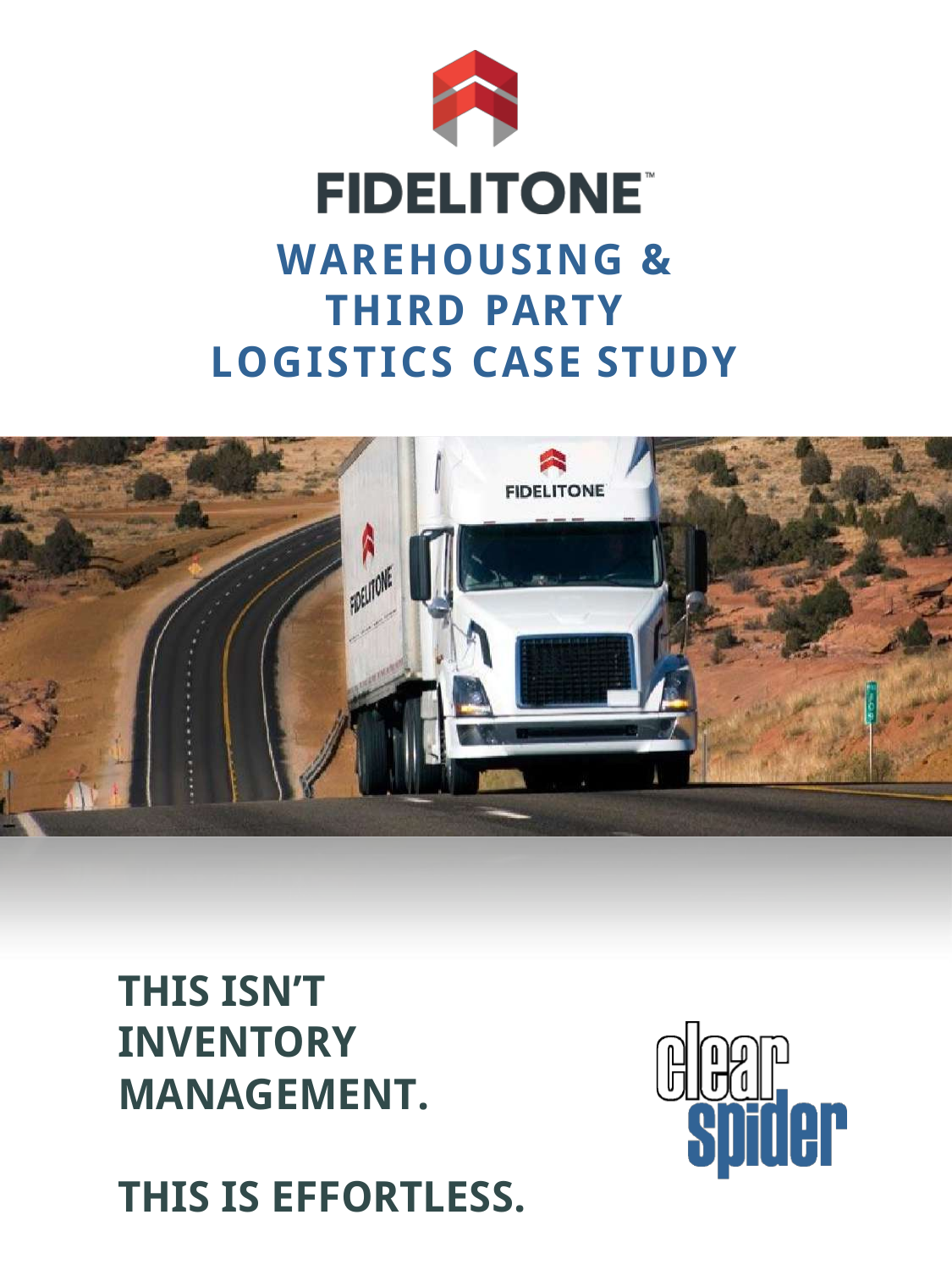## **Table of Contents**

| FIDELITONE at a Glance_          |   |
|----------------------------------|---|
| Before Clear Spider              |   |
| Why Clear Spider?                | 5 |
| System Implementation_           |   |
| Results_                         |   |
| Looking Forward                  |   |
| <b>Connect with Clear Spider</b> |   |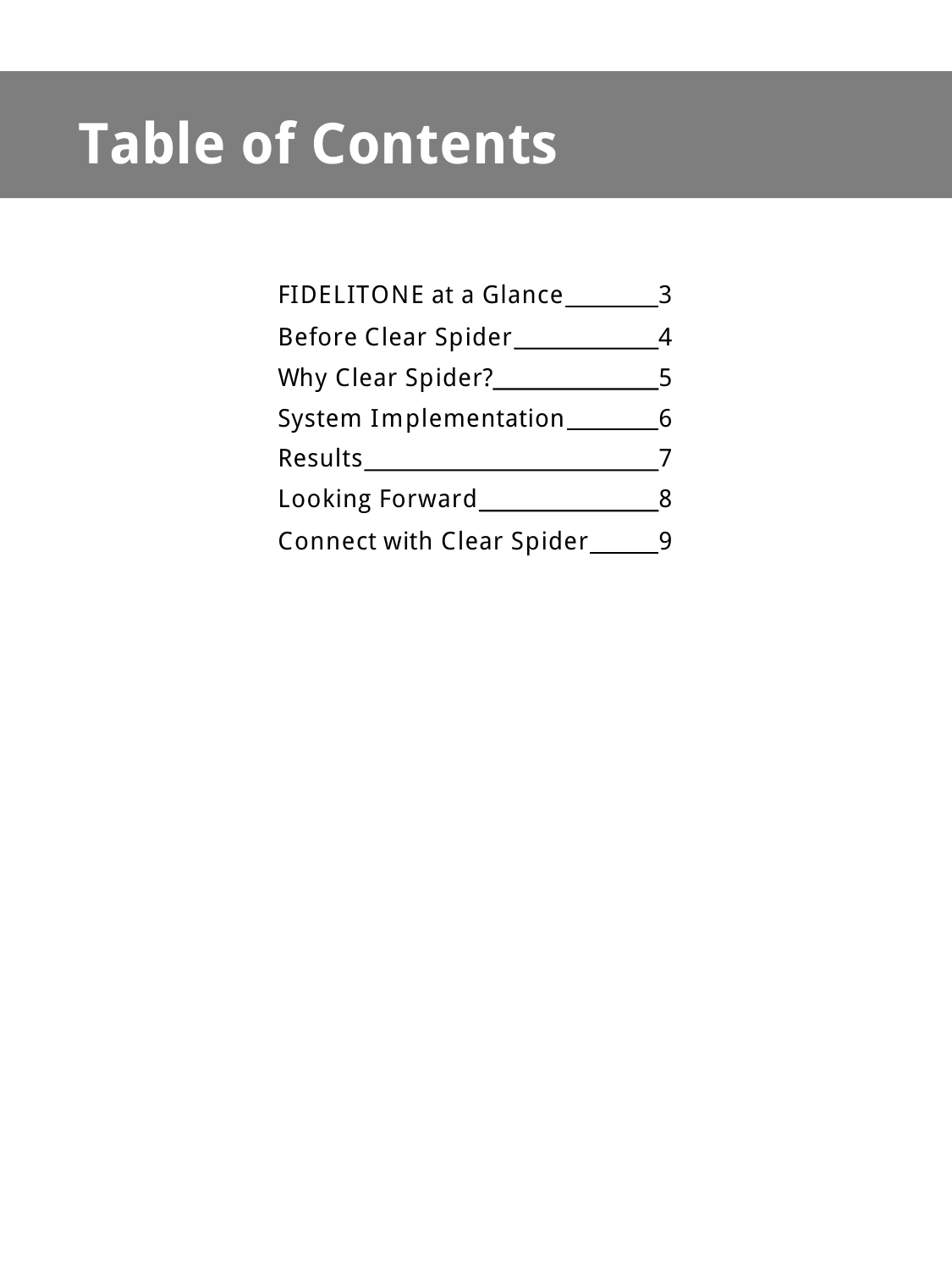## **FIDELITONE at a Glance**





#### **KEY SERVICES**

- Last Mile Delivery
- Inbound Materials Management
- Order Fulfillment
- Service Parts Management
- Transportation Management



Headquarters: Wauconda, Illinois

**Established in 192** 

9

National Network of Locations



Provides vendor management support for more than 1,400 well-known brands

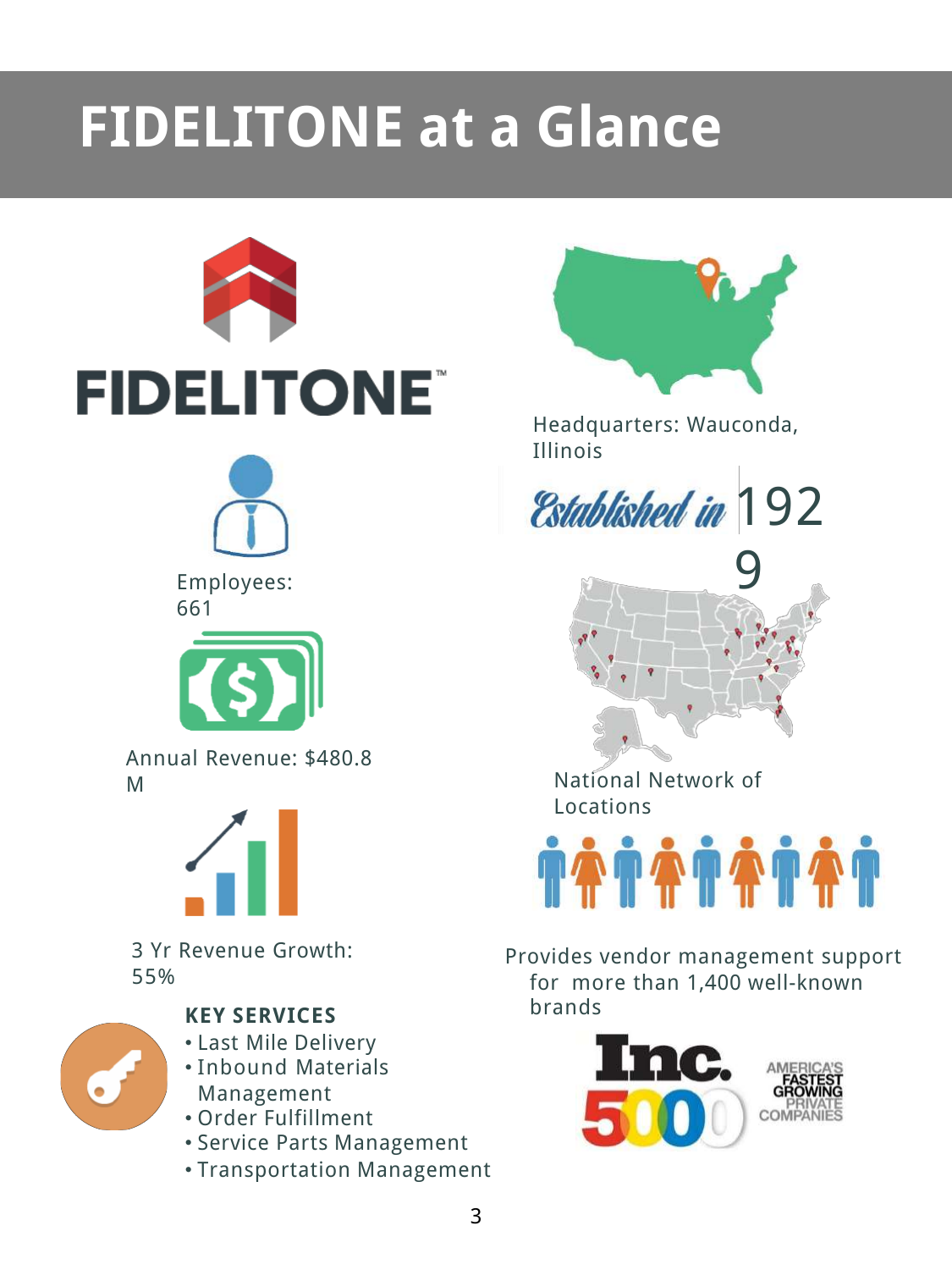#### **Before Clear Spider**



**Customer Service**

FIDELITONE experienced significant challenges to uphold their commitment to customer service.

Their sales representatives have always maintained close relationships with customers and ensured their needs were adequately met.

They were looking for a cost-effective solution that would alleviate the workload being handled by their sales representatives while building stronger customer relationships.



**E-commerce and 3PL**

FIDELITONE's D2C (or ecommerce) business grew out of the demand of entrepreneurs wanting to sell their goods to the market without the burden of managing a warehouse and fulfillment operations.

By working with Clear Spider, FIDELITONE can help entrepreneurs grow and flourish, and at the same time scale up to ship over 500,000 parcels per month.



**Sales & Revenue**

FIDELITONE is a leading supply chain management firm for the business-to-business and business-to-consumer sectors.

They wanted a solution that was robust yet easy to implement. By collaborating with all of their trading partners, FIDELITONE would be able to reduce costs and efforts. They needed a solution that would achieve this and translate into large dollar savings for themselves and their clients.

#### **What FIDELITONE Needed**

FIDELITONE's current in-house systems presented challenges to cost-effectively on boarding new clients. They wanted a cloud-based system that would allow their clients to better serve themselves through the use of an internet browser. Additionally, they needed better tools to pick, pack, and ship products from a variety of industries. Clear Spider allows FIDELITONE to integrate with their shippers and trading partners to push and pull information to and from their clients' systems.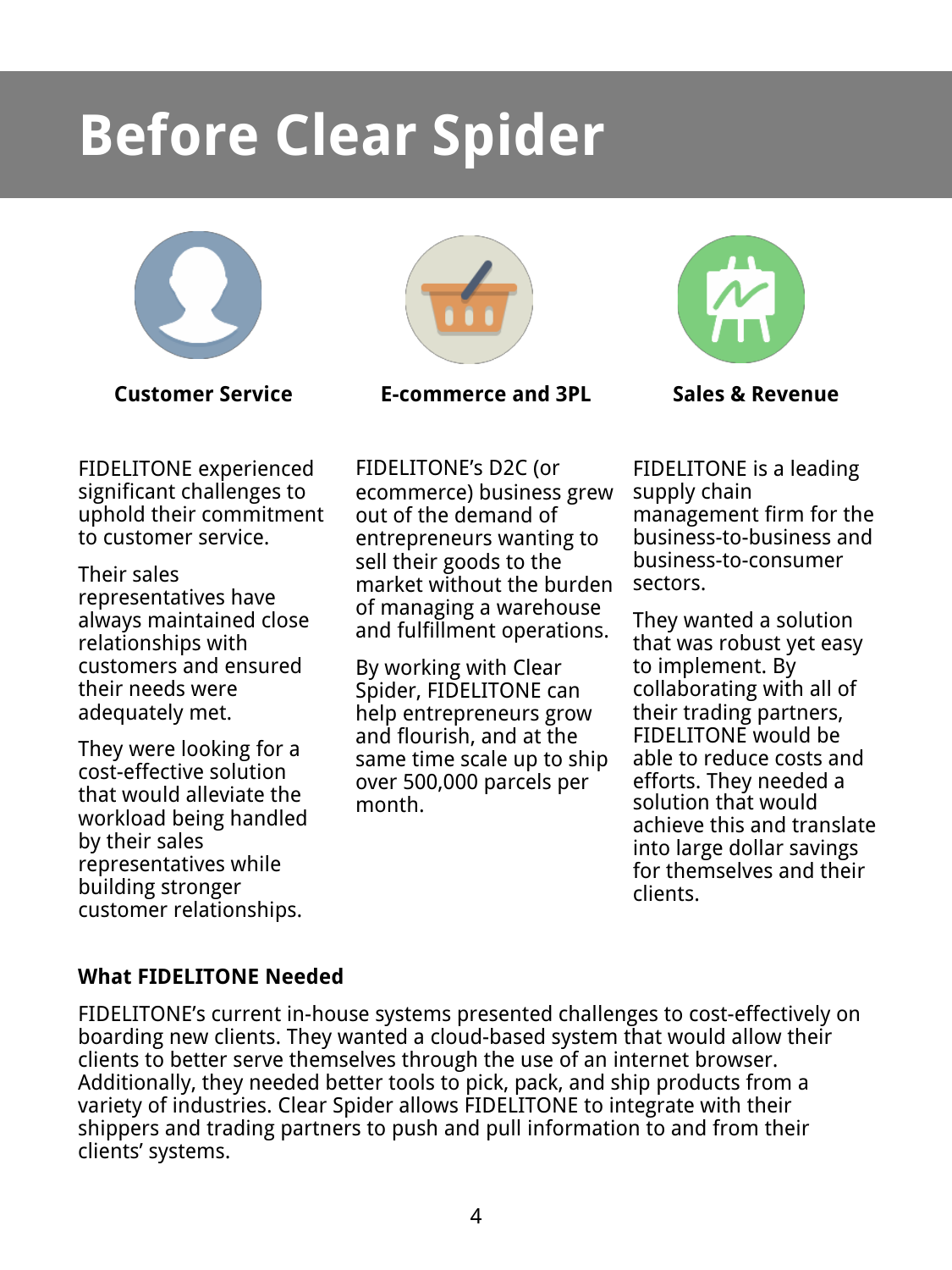### **Why Clear Spider?**





**Technology Leader**



FIDELITONE needed a powerful system that could support lot numbers, serialization, and expiration dates for their diverse client portfolio.

Under competitive market conditions and a constantly evolving marketplace, FIDELITONE needed a solution that would help them fulfill orders right away and meet their next-day delivery goal.

Their search led them to Clear Spider, the industry leader in Vendor Managed Inventory (VMI), Customer Managed Inventory (CMI), and advanced inventory management solutions.



**Clear Spider Magic**

Clear Spider's web-based inventory management application provides thousands of organizations with a customized solution that takes little time to implement.

Built on the principle of providing organizations with the resources necessary to inject efficiency into their inventory management practices, Clear Spider was ready to work the same magic on FIDELITONE.

"We wanted a system that was easy to implement and provided us with the ability to integrate with both clients and trading partners. Clear Spider delivers on both accounts."

> **Josh Johnson** COO, FIDELITONE

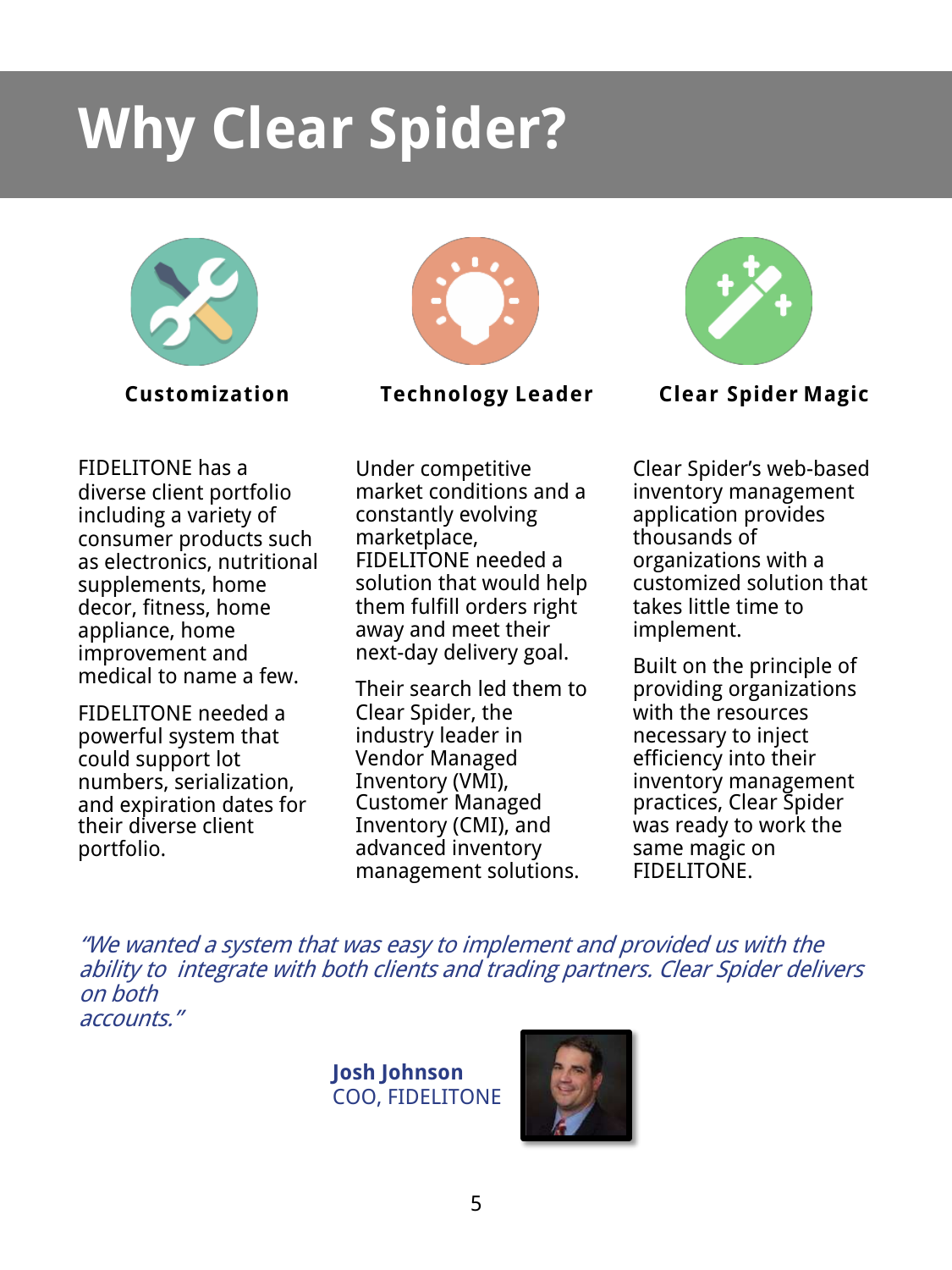#### **System Implementation**





**Easy to Use**



FIDELITONE's services include:

- Order processing
- Fulfillment
- Receiving
- Product procurement
- Returns
- Warehousing
- Kit assembly
- Packaging
- Distribution
- Inventory management
- Shipping
- Call center capabilities
- Advanced information technologies

FIDELITONE needed a powerful system that could support lot numbers, serialization, and expiration dates for their diverse client portfolio.

FIDELITONE's current model:

- 1) The entrepreneur finds a product that appeals to their clients
- 2) The entrepreneur creates a website and advertises the product
- 3) The entrepreneur obtains a container full of goods and sends it to FIDELITONE
- 4) The client's credit card is approved
- 5) The orders are automatically sent to the FIDELITONE fulfillment center
- 6) The orders are picked, packed and shipped
- 7) Real time inventory status of the goods is sent back to the website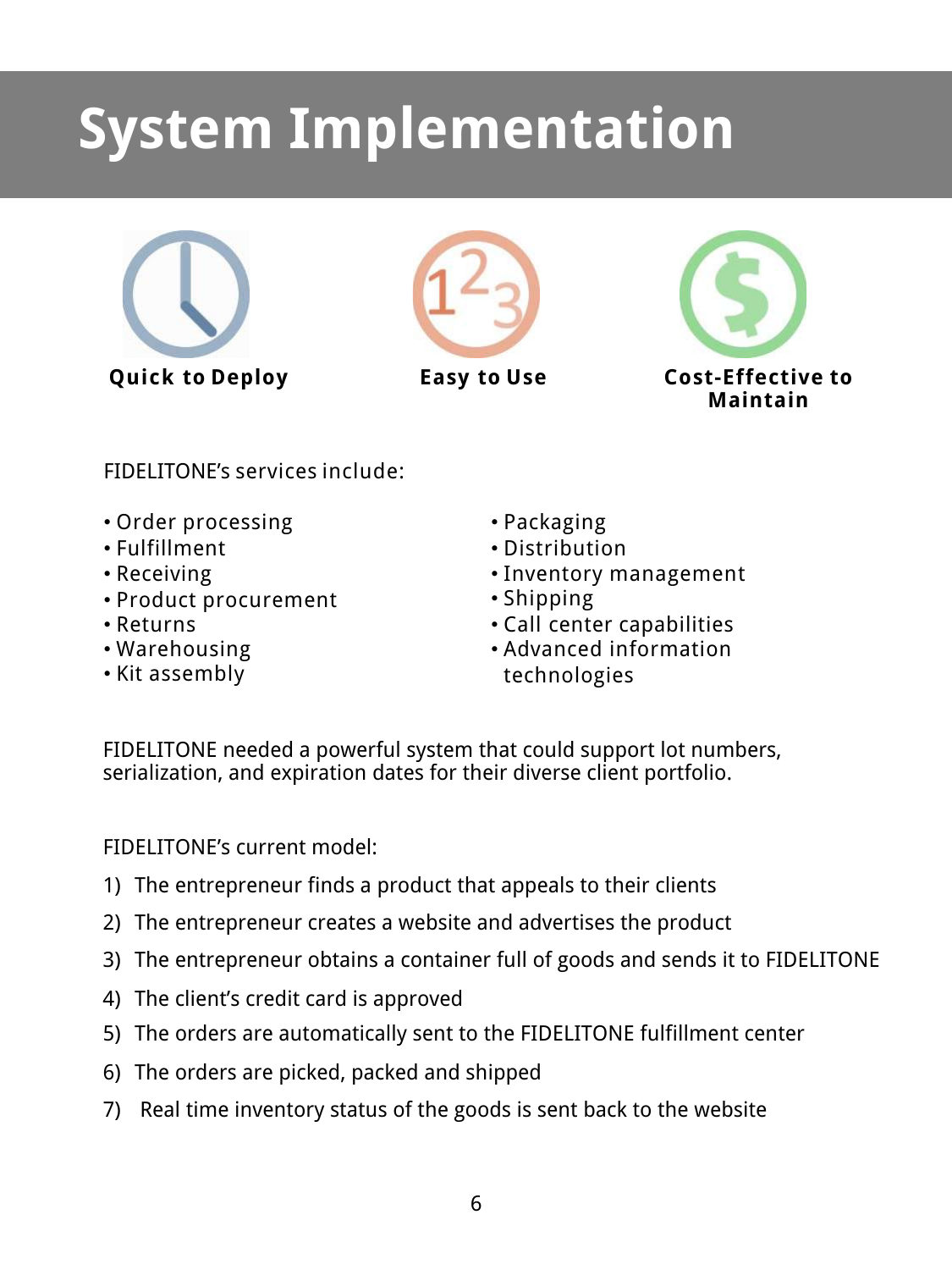#### **Results**



The implementation of Clear Spider at FIDELITONE has been a complete success.

Thanks to Clear Spider, FIDELITONE has achieved total visibility of their inventory at any stage of the supply chain. This visibility increased efficiency in their business operations, which in turn led to improved client relations and retention.

FIDELITONE was recognized as one of the fastest growing companies by Inc. Magazines, moving up 1043 spots on their 5000 list in 2010.

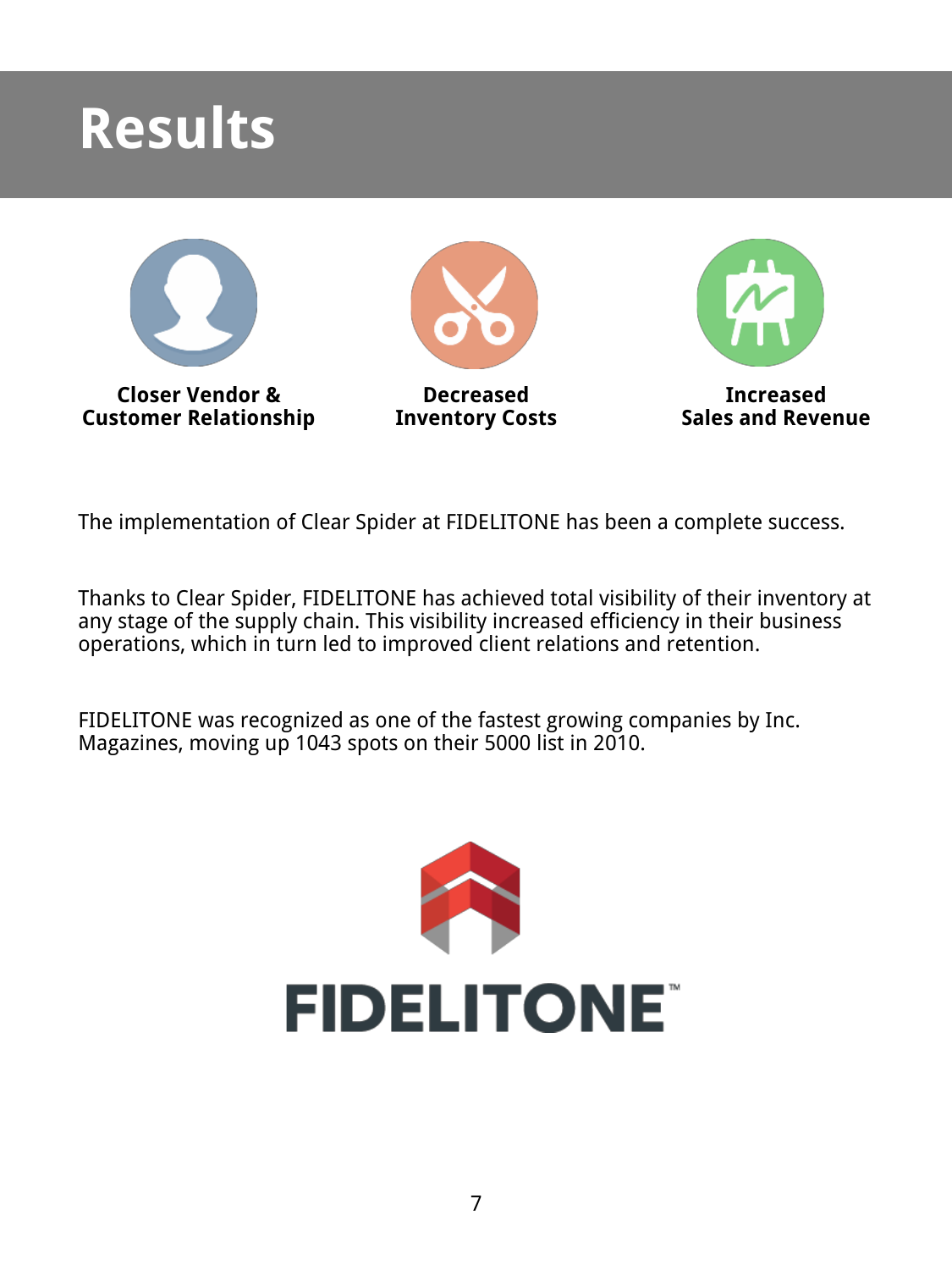# **Looking Forward**

A partnership with Clear Spider was a remarkable "Win-Win" for FIDELITONE and their clients alike.

Among the many benefits derived by FIDELITONE through the use of Clear Spider's tailored inventory management solution are:

- Increased sales
- Improved delivery performance
- Decreased stock-outs
- Higher service-levels
- Closer vendor/ customer relationships
- Increased information transparency
- Decreased inventory write-offs/ write-downs
- Shorter lead-times
- Less effort for our customers
- Increased visibility into potential supply-demand mismatches
- Decreased inventory carrying costs

Today the largest single instance of the Clear Spider system manages inventory for well over 50,000 companies. With the Clear Spider system, the Entrepreneurs and FIDELITONE can see what orders were shipped, which ones were received, how much inventory they have on hand, and when they need to reorder. The security model also ensures that the company's confidential data stays within the individual organizations.